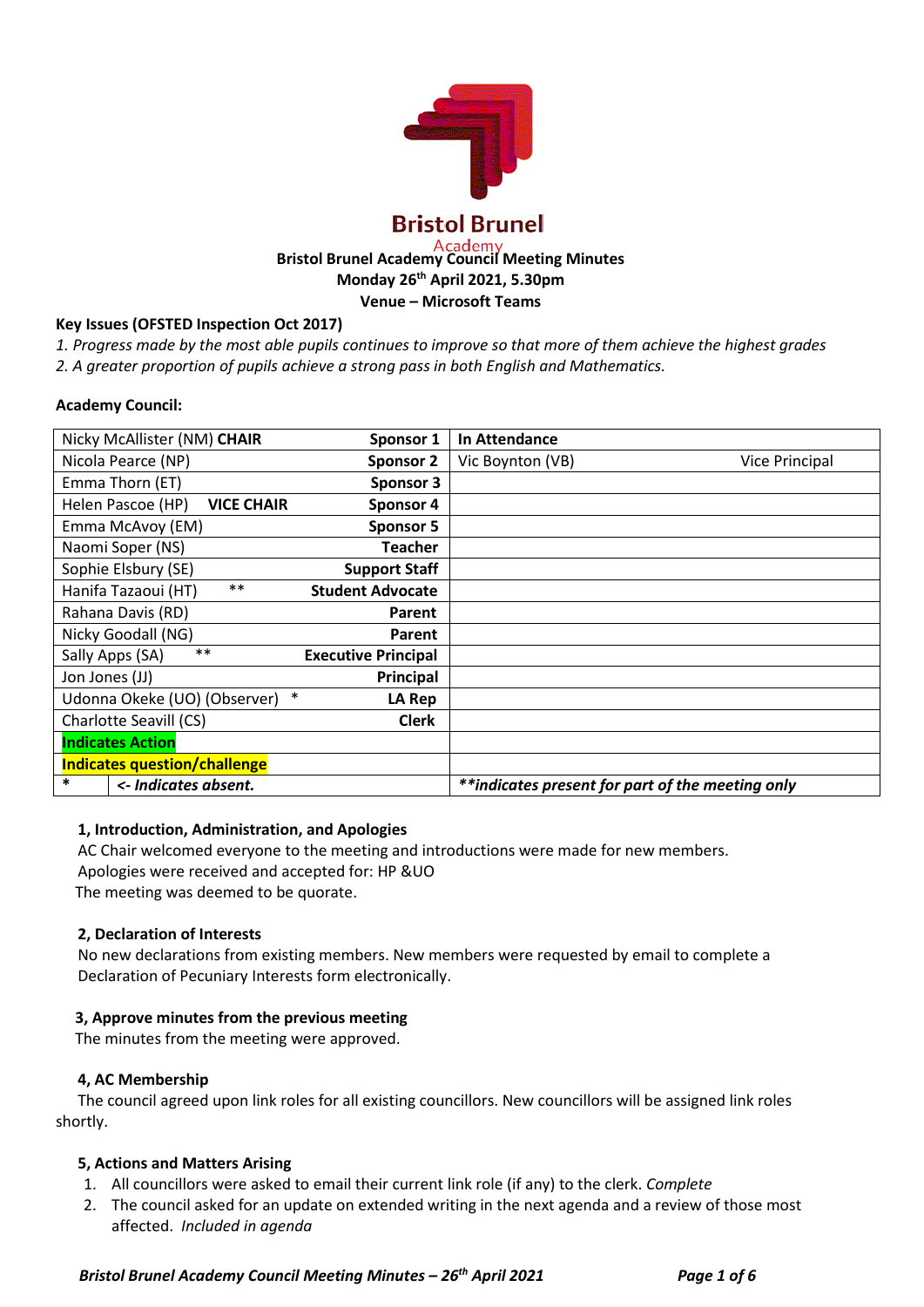- 3. The council asked to discuss the reading project more fully at the next meeting. *Included in agenda*
- 4. It was highlighted that the council has responsibility under the Trips and Visits policy. This needs to be assigned through the link roles. *This role has been assigned to the H&S link councillor and they are aware of their responsibilities.*

#### **Link Councillor Feedback**

The council discussed the recent academy councillor visit to the academy to review behaviour and processes. The report was very pleasing and the team congratulated staff.

The link councillor for H&S gave a verbal update on the work that staff have been doing with regards to risk assessment, processes and procedures for the pandemic and congratulated staff on their work. Councillors were reminded to complete their Nimble training and to ensure that all units are complete as soon as possible so that the Single Central Record can be updated.

#### **Risk Register**

The council discussed the risk register which the academy uses to record any risks identified across five categories such as legal or education risks.

#### The council asked how confident leaders are of the future Ofsted grade.

The Senior Leadership Team (SLT) is very confident about the current Good grading and doesn't believe the academy is at risk of losing its Good grade, however with 2 years of non-standard outcomes (ie. CAG and TAG) the academy may not yet be in a position to achieve an Outstanding grade. Ofsted have resumed some visits, on a priority basis, and initial thoughts are that the academy is deemed very low risk and therefore unlikely to be visited quickly. It is hoped that national assessments will resume next academic year so that the academy has standard outcomes available to support an Ofsted visit.

#### The council sought clarity around the risks in English; whether it is in literacy or in the English outcomes.

The academy has had concerns about English outcomes in the last set of national exams, however there is clear improvement from the team. In terms of literacy, current priorities are oracy and reading.

## **Academy Council Report**

#### **Mass Testing**

Mass testing onsite has now finished and students and staff are able to voluntarily test twice weekly at home. These results can registered with the school and the NHS. If the need became necessary, the academy could create a pop up test centre onsite.

#### The council asked how the academy can be sure that students are testing at home.

Testing is voluntary so the academy can only encourage students and families to support the testing process. Some families record their test results online, either with the school, the NHS or both, and some don' record their results. So far this term there have been 2 positive cases which is very low and very reassuring. The numbers have allowed the academy to change some activities, such as assemblies, with risk assessments and protocols in place.

The council asked if there is data available to show the percentage of students testing and whether comparison data was available of other CLF or other local schools.

All staff are taking part in twice weekly testing so that reassuring. Student participation data isn't definitive as some families take test but don't log their results in the system but when testing was carried out onsite, between 30-40% of students were regularly testing. If a student tests positive then it is logged on the system and an alert is sent to various members of staff. In terms of comparison to other schools, the case rates within the school at the moment very much reflect that of the community so it is likely to be very similar to other schools.

The council discussed the two systems for families to log their results on and asked for a reminder of the process to be sent. ACTION VB: to send the test logging details for the NHS and Flow.

#### **Academy Improvement Plan (AIP)**

The council discussed the process SLT have completed to review the AIP and identify areas that are going well, that are still being worked on and the areas that have stalled. The areas that have stalled are mainly down to COVID restrictions or priorities.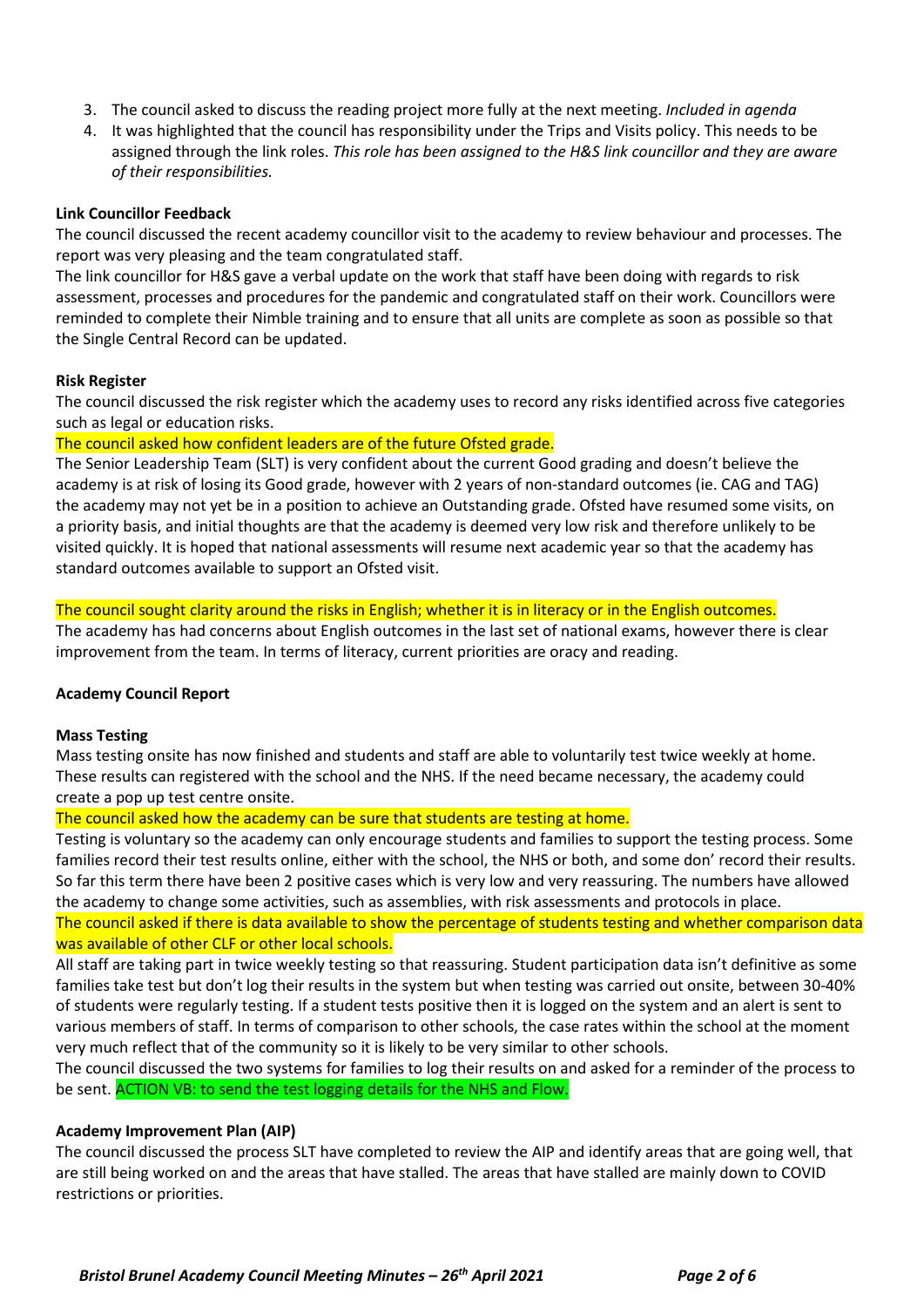It was raised that some staff would find a tick list style document helpful when planning and adapting schemes of work and lessons. The council discussed the work of the CLF pedagogy group that will inform all T&L frameworks across the trust and bring together all the things needed in a scheme of work or lesson.

## **Staff Wellbeing**

The council discussed the places staff can go to seek support should they need to including line management, EAP, mental health first aiders, menopause café and the Thrive app amongst others. The menopause café has been really well attended and received positive feedback particularly. There has been an evaluation of the resources available and a brief questionnaire has been carried out. All staff are being reminded that there is someone or something for everyone and encourage staff to use the resources available.

The council asked what the role of the mental health first aider covers.

There are three trained adult mental health first aiders in the academy who are trained to deal with someone who presents to them with information and signposting of how to support that person. It's not an ongoing support and they do not offer any counselling. Time has been set aside for the mental health first aiders so that people know when they can access them. There is also a wellbeing group.

The academy recognises that children's mental health is extremely important, especially in the current circumstances, so there is lots of work happening across the academy to support students. Time is allocated through tutor time to discuss mental health, support is in place for students in need of it and the team are preparing for the longer term or later showing needs that will arise in time.

## **Extended Writing**

The academy discussed the challenges the academy is experiencing in extended writing and the strategies and interventions that the academy has adopted to support students. The council has arranged a school visit for the T&L link councillor to carry out a review into the effectiveness of interventions to improve extended writing. ACTION RD: to arrange a visit and create a report for the next AC meeting.

## **Teacher Assessed Grades (TAGS) & Year 11**

The trust is using five guiding principles for the TAG process. These are:

- Wellbeing and mental health
- Securing progression to the next stage
- Fairness and equality
- A shared trust wide approach
- Meaningful course completion.

The move to TAG is highly unprecedented and very challenging for staff but the trust has been very supportive and senior and middle leaders in the academy have adapted to the new process really well.

The council discussed the types of evidence available such as coursework, mock exams, exam board assessments, or the academies assessments. One of the benefits of being part of a trust is the robust moderation process that can be carried out together.

The academy has a number of children who no longer attend for various reasons, such as being in hospital education, where evidence gathering is more challenging. There have been and continue to be a series of meetings between leaders and teachers to study how well information is being tracker, the quality of quality assurance and the collating and recording of information in a single place. By ensuring all evidence is logged in a single central place, teachers will be able to deal with in the moment with all evidence to hand.

The council queried the current P8 data as overall the cohort is below national average as are many key groups. The council asked if there is enough time and resource t improve these grades and what the academy are doing to address this issue.

The data shared uses approximate grades based on the evidence available at the time which was post lockdown. Since then, students have been working really hard and gathering evidence, including sitting exams and grades have improved considerably. There is another data collection shortly before the final point of TAG so will have a more up to date view shortly.

The council ask how they can be assured that there has been a consistency in students' teachers so that teachers have a holistic understanding of each student and are able to give a fair and just judgement of their grades.

 *Bristol Brunel Academy Council Meeting Minutes – 26th April 2021 Page 3 of 6*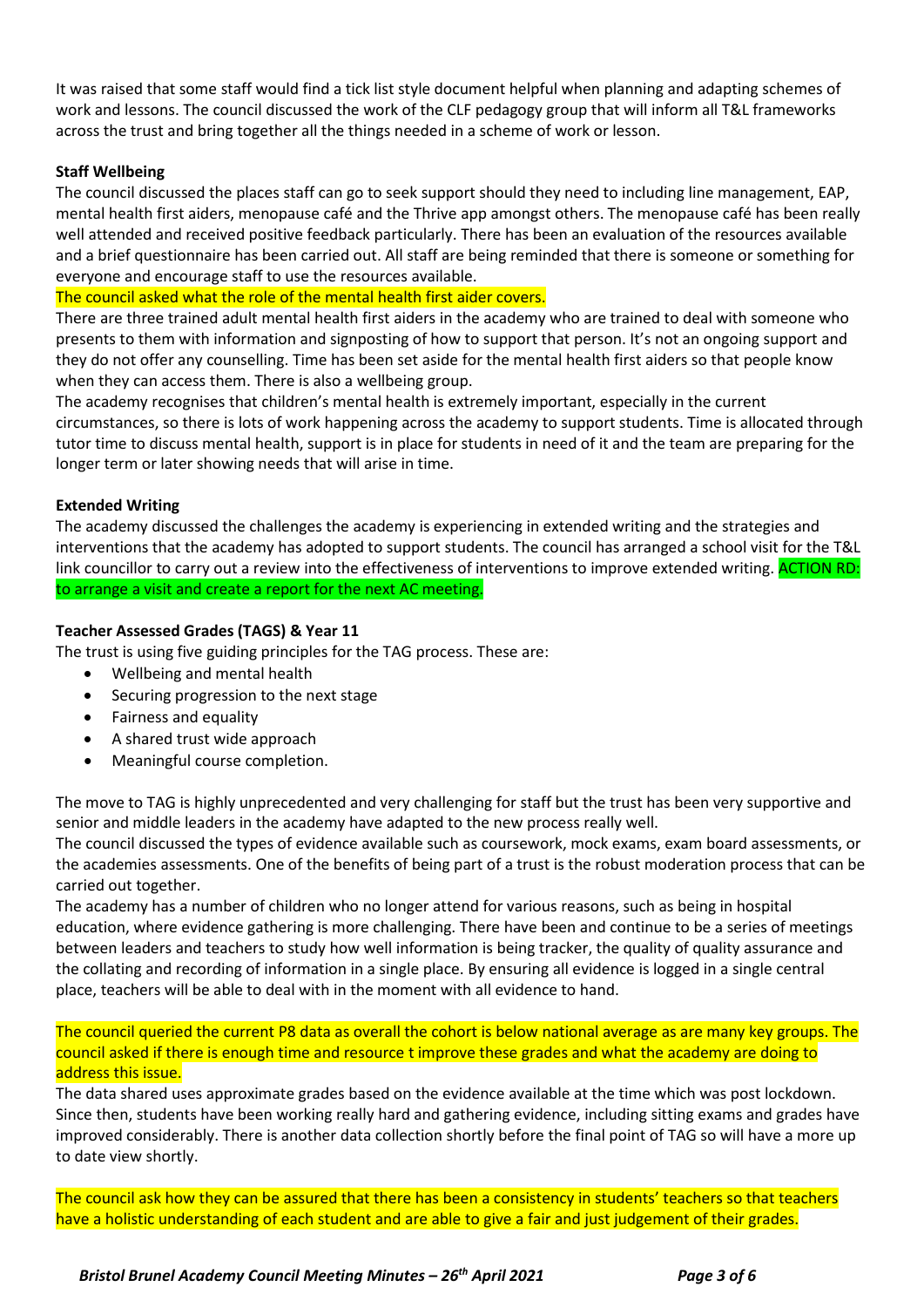The council discussed the inequalities in the system as there have been some staff absences and other inconsistences. Some students may have had lots of periods of isolation as well as periods of lockdown. SLT has identified certain classes that have had more inconsistency that others over years 10 and 11 and so interventions have been put in place to help support these students. Classes have been split in two allowing smaller classes with greater time and input from the teacher and teachers are using the full breadth of evidence gathering allowances granted to them. The academy is confident that the students will be able to secure their best grades fore ach subject.

The council asked how students feel about TAGs and whether they are motivated, especially if they are already well on track to secure their grades or currently lacking evidence to secure their grades. The council also expressed concerns about certain subject areas that appear to be struggling and asked what interventions are in place to support in these areas.

The most able student have returned to school really motivated and engaged. The sense of urgency has really helped engage the students who are yet to secure their grades.

The subject areas in need of support are have reducing class sizes and moving teachers into groups to best suit their need. In Y11 there is a core group of students receiving personalised interventions, especially for anxiety around returning to schools and TAG. These students are being taken out of some classes to build on evidence building and literacy. These interventions are proving effective so far.

## **Attendance and Behaviour**

The council discussed the phased attendance approaches the academy is taking to ensure attendance is high. The council discussed the challenges the academy faced in X and C codes during the lock down period as attendance data was negatively impacted. In addition, students who take time off school for religious observance are also negatively impacted in terms of their attendance data. Overall, the academy's attendance is just above national average, which is promising, but not where the academy would like to be.

#### **Safeguarding**

The academy has achieved its Antibullying Alliance Certificate which is an incredible achievement. The council asked if students feel confident reporting issues of bullying. Data suggests that students know who they need to speak to if they don't feel safe and are doing so if needed. There is signposting available around school for both internal school support as well as external agencies.

## **Student Mental Health**

The council discussed the support available to students in terms of mental health, lockdown and transitioning back into school. The council asked if there has been an increase in the level of support needed in student's mental health. There is a range of ways available for students to raise a question and access support. There has been a general rise in the number of students coming forward, but this really depends on their home lives. For some, lockdown was actually really nice; being able to spend more quality time with family and enjoying the time off, but obviously for others it was a very different story. The academy is working to support all students who need it. An area of note is the lack of consistent attendance that the Y8 students have had and the resulting lack of understanding of secondary school life and routines. This, in some cases, is manifesting itself in various behaviours.

#### **Student voice**

The council discussed the importance of good leadership of the student council and the ability to guide them so they are able to raise appropriate requests that can be seen through to fruition. The student council are currently addressing items such as, voting for their student voice reprehensive on the academy council, changing the house names to more current and relevant names.

The council discussed the daily cap on how much students can spend a day in the canteen and also ensuring that all students are aware they can access a drink beyond the canteen. Also, the council discussed feedback of isolated incidents of students not being able to access lunch due to lack of funds. The academy has a strong stance on ensuring that all children have access to lunch and that no child should go hungry. If students forget lunch or don't have funds for that day then they can ask a member of staff who will support them in getting a lunch from the canteen. ACTION JJ: Invite feedback from parents on the daily spend allowance for students in the canteen.

#### **Policy update**

 *Bristol Brunel Academy Council Meeting Minutes – 26th April 2021 Page 4 of 6*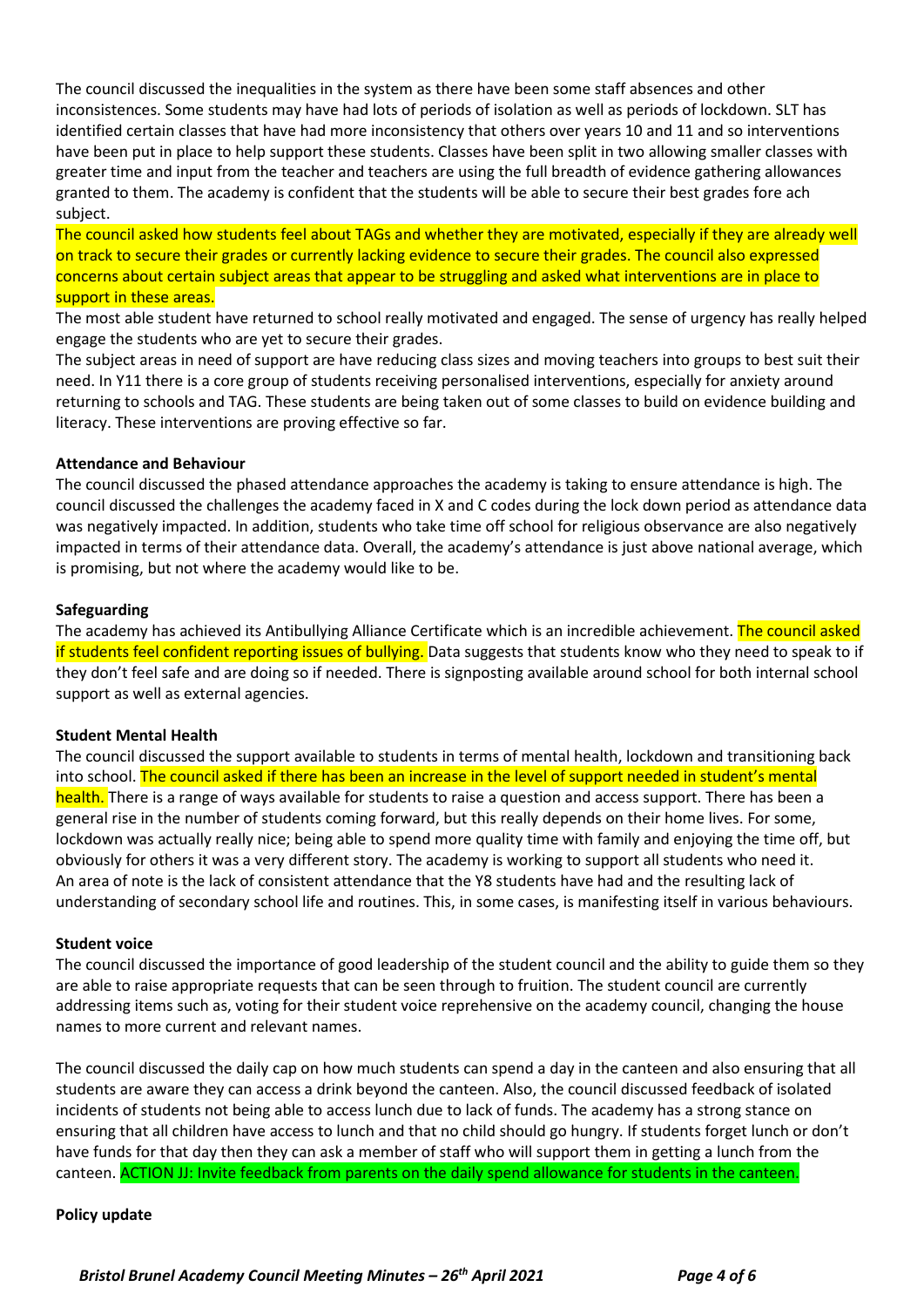The council discussed the recent policy updates including the Care Dog Policy that allows a care dog to come onto site to interact with students with needs. The new fire policy has been agreed with Skanska and changes to the website have made a change to the inclusion policy necessary for make navigating to the SEDN policy more user friendly. There is also a EAL statement to be approved at the next policy meeting.

The policy committee also raised that the H&S link councillor should be aware of their responsibilities in the Fire policy and fire risk assessment. They also have responsibility in the care dog policy.

## **Safety Net**

The council briefly discussed come concerns regarding the recently rebranded Safety Net which will be addressed via line management meeting and staff training.

## **Reading project**

The council received an update on the reading project underway at BBA to develop reading ability and engagement. The council discussed the importance of all students becoming functional readers and being able to engage in reading in the wider world. A COVID lag has been identified nationally that puts Y7 readers 22 months behind where they would normally be had their education not been so heavily interrupted. The national data suggests that girls reading ability has fallen further than boys although both have experienced a decrease overall.

It is also important to ensure all students are functional readers because students who read regularly do better in all subjects at GCSE level. A recent foundation maths paper was studied in a reading age test and showed that the reading age necessary was 15 years which will be very difficult for some students currently.

There was a brief survey of all staff, which identified that all staff who competed the survey agreed that reading fluently and confidently improves a child's success at school, however not all staff recognised this as being fundamental to their role as an educator.

In a student questionnaire, the levels of enjoyment of ready are spread across all ages but more young students read habitually. Older year groups didn't feel being able to read would help them in school or get a better job when they are older. In the parent survey, parents overwhelmingly felt it was important but that parental confidence in supporting children with their reading was a barrier as was establishing routines of reading at home as students got older. Another difficulty identified is having interesting and age appropriate reading material at the suitable reading age.

The academy is therefore running a project to collect data and inform the interventions and practices in place for all students, and those identified as needing intervention.

A group of Y10 and 11 students in need of additional support have been identified and will be having 121 reading sessions for 50 minutes per week until the end of the academic year. One student has been assessed as moving from a reading age of 7 years and 2 months to 12 years and 3 months which is really positive.

Y7 students are also having their sessions to close the gap in their reading. The Y7 pastoral team are taking part and teachers are being paired with teachers carefully. Year 7 have extended reading sessions in tutor time until 3pm and years 7 and 8 are reading books until 8.45am every day. Years 7 and 8 continue to do the accelerated reader programme too.

The academies long term goal is to have a really positive culture of reading across the school.

The academy council was really encouraged by the project because of the importance of reading. It was suggested that one of the reasons readers in years 7 & 8 read more habitually might be because of the impact of Accelerated Reader that isn't followed through in Years9-11. The academy hopes that in 2 years' time, the impact on the interventions now on Y7, will ensure a Year 9 cohort that is engaged in reading, then and beyond.

The council also made suggestions around using volunteer reading buddies and reading to the new care dog. The council also discussed the importance of students choosing their own reading materials in different formats such as magazines and articles as well as books. The council discussed peer to peer reading interventions that will be easier to run once the current COVID restrictions ease.

The council asked how the academy is ensuring that staff are fully engaged in the project. There has been staff training focusing on the importance of the project and the reasons why students need these interventions. The project will also form part of the next Academy Review Visit (ARV) from the central team, as well as the AC visit from the T&L link councillor.

## **AOB**

There is an academy scrutiny meeting on 17<sup>th</sup> May, the outcomes of which will be shared at the next AC meeting.

 *Bristol Brunel Academy Council Meeting Minutes – 26th April 2021 Page 5 of 6*